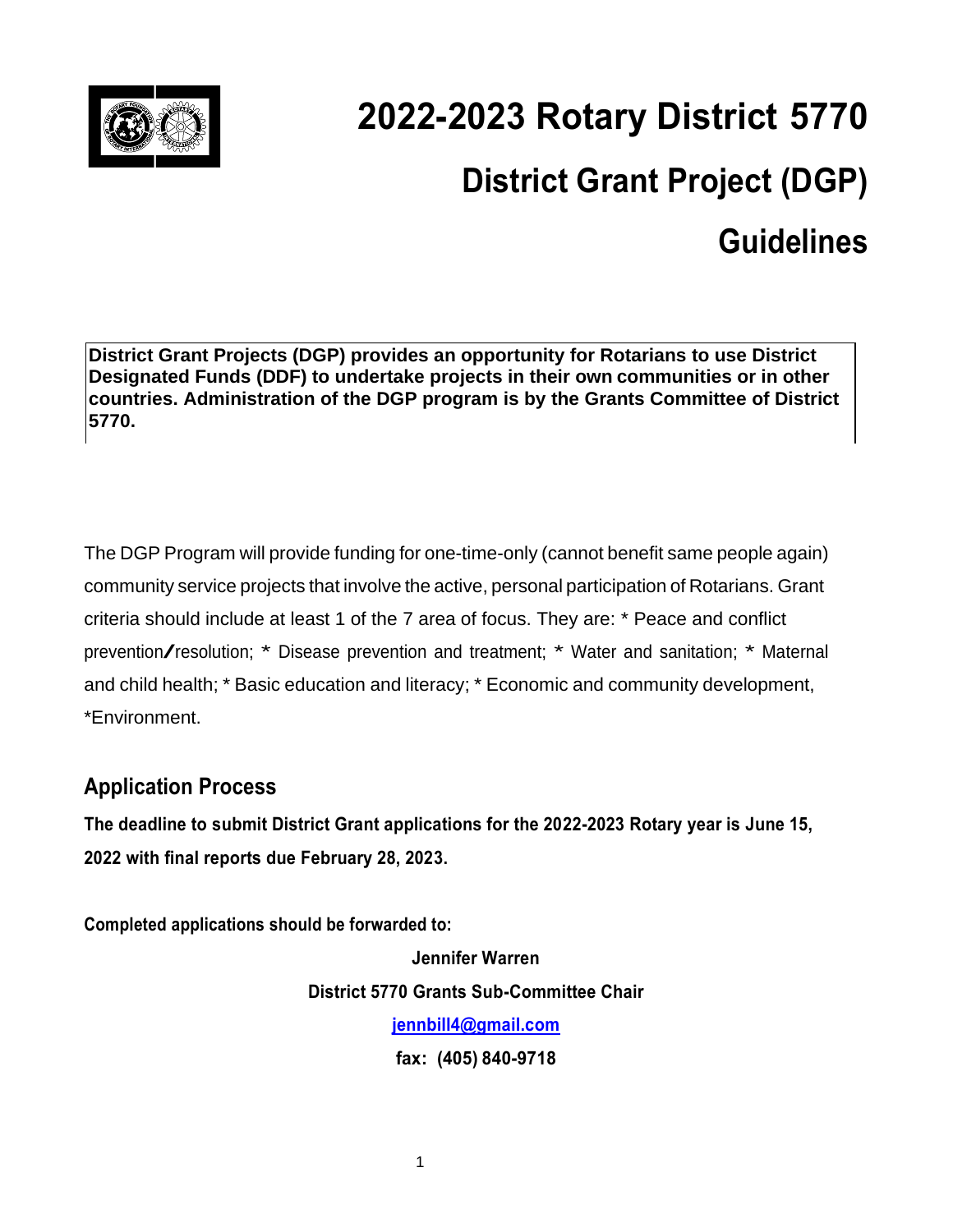## **Funding Information**

There is \$25,004.27 available for DGs in the 2022–2023 Rotary year. Clubs are required to participate financially in a proposed DGP**; a minimum of 20% of the total project**. **In addition, clubs must have per capital giving of \$25 or more to the Foundation the current or previous year.**

## **Program Guidelines**

Detailed guidelines are available in The Rotary Foundation publication, *Terms and Conditions, District Grants*. Basic project guidelines are noted below:

- a) Projects must not directly benefit a Rotarian; an employee of a club, district, or other Rotary entity or of Rotary International; or a spouse, lineal descendant, spouse of a lineal descendant, or an ancestor of any living Rotarian or Rotary employee.
- b) Projects must not fund **existing projects** or activities primarily sponsored by another organization or fund operation expenses of another organization.
- c) Project funds may not be used for travel, salaries, or other administrative overhead costs.
- d) Projects must be Rotary-sponsored and publicly identified with rotary wheel(s) attached.
- e) Projects must not involve liability on the part of District 5770, Rotary International or its Foundation except to provide the amount of the grant.
- f) Programfunds may not be used toreimburse applicants for projects already initiated or completed.
- g) Funds may not be used to purchase land or buildings or to construct substantial buildings. Funds must be used in compliance with the Foundation's policies on construction and renovation.
- h) Project funds cannot be used to fund the ongoing projects of a Rotary club or district
- i) Projects that receive DGP funds must be of a short-term nature with the expectation that they will be completed within one year of payment. Funds must be forwarded to an account established specifically for the project within one year of approval. Sponsors must provide interim reports every six months for the life of the grant and a final report is due within two months of a project's completion.
- j) There is a limit of one District Grant per club.
- k) Itemize budget and a clear explanation of each item. The budget should match the grant request; however, if there is a difference, please explain how the sponsor will provide for the balance.
- l) Submit newspaper clippings, photos of project including Rotarian participating.
- m) The minimum amount of District Grant funds that an individual club can apply for will be \$250.